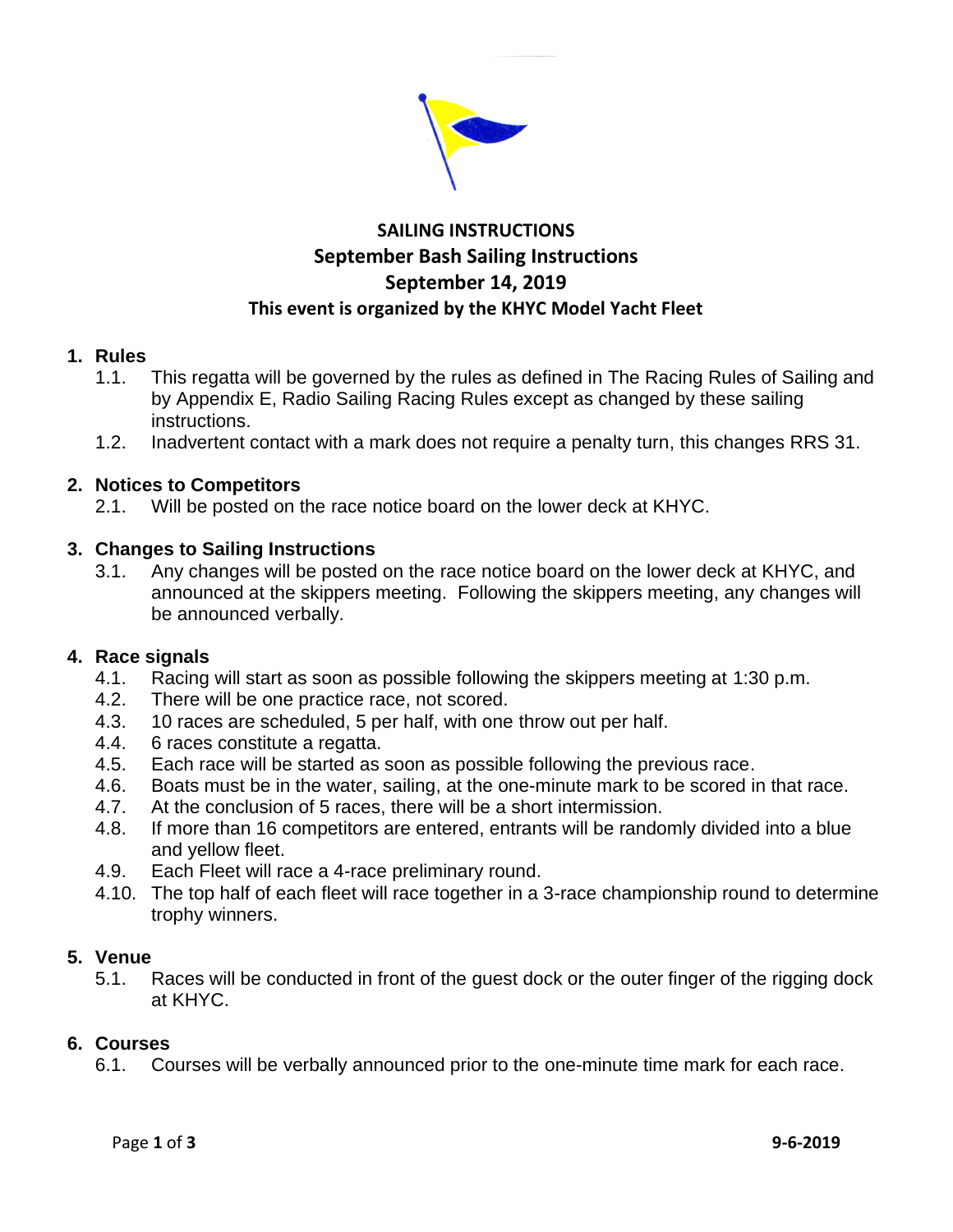### **7. Marks**

- 7.1. The marks will be colored floating balls located in front of the KHYC.
- 7.2. The weather mark will include an offset mark.
- 7.3. Both weather mark and the offset mark must be rounded to port.
- 7.4. Leeward mark will be a gate.
- 7.5. When rounding the gate marks, boats shall sail between the gate marks from the direction of the previous mark and round either gate mark.
- 7.6. In the event that one of the gate marks is missing, boats shall round the remaining mark to port.

# **8. The start**

- The start sequence will be a 2-minute audio sequence this changes RRS E3.4.
- 8.2. The start/finish line will be between 2 marks so designated.
- 8.3. The start/finish line is not restricted.

### **9. The finish**

- 9.1. The finish line will be the same as the starting line unless announced otherwise.
- 9.2. Competitors without sail numbers are required to announce their name when they finish.

### **10.Penalty System**

- 10.1. The race committee will attempt to call boats OCS. Boats that are OCS and not announced are still required to restart properly.
- 10.2. Failure of the Race Committee to identify an OCS boat or the timing of a OCS call, or the failure of a boat to hear a OCS call shall not be grounds for redress under Rule 62.1a. this changes RRS 60.1b.
- 10.3. Boats that violate any section of Part 2 (When Boats Meet) of The Racing Rules may exonerate themselves by doing one penalty turn including one tack and one gybe.
- 10.4. Competitors committing multiple fouls at the same time require only one penalty turn for exoneration
- 10.5. A competitor that feels his/her boat has been fouled by another boat is encouraged to call out the sail number of the offending boat and request they do a penalty turn.

### **11.Protests and Requests for Redress**

- 11.1. Protest forms are available from the Organizing Authority.
- 11.2. Protests must be filed with the Organizing Authority within 30 minutes of the conclusion of the last race.
- 11.3. There will be a \$20.00 filing fee for each protest heard.

### **12.Scoring**

12.1. Appendix "A" low point scoring system shall apply.

### **13.Trophies**

13.1. Trophies will be awarded following the racing upstairs in the KHYC bar.

### **14.Disclaimer of Liability**

14.1. Competitors participate in the regatta entirely at their own risk. See RRS 4, Decision to Race. The organizing authority will not accept any liability for material damage or personal injury or death sustained in conjunction with or prior to, during, or after the regatta.